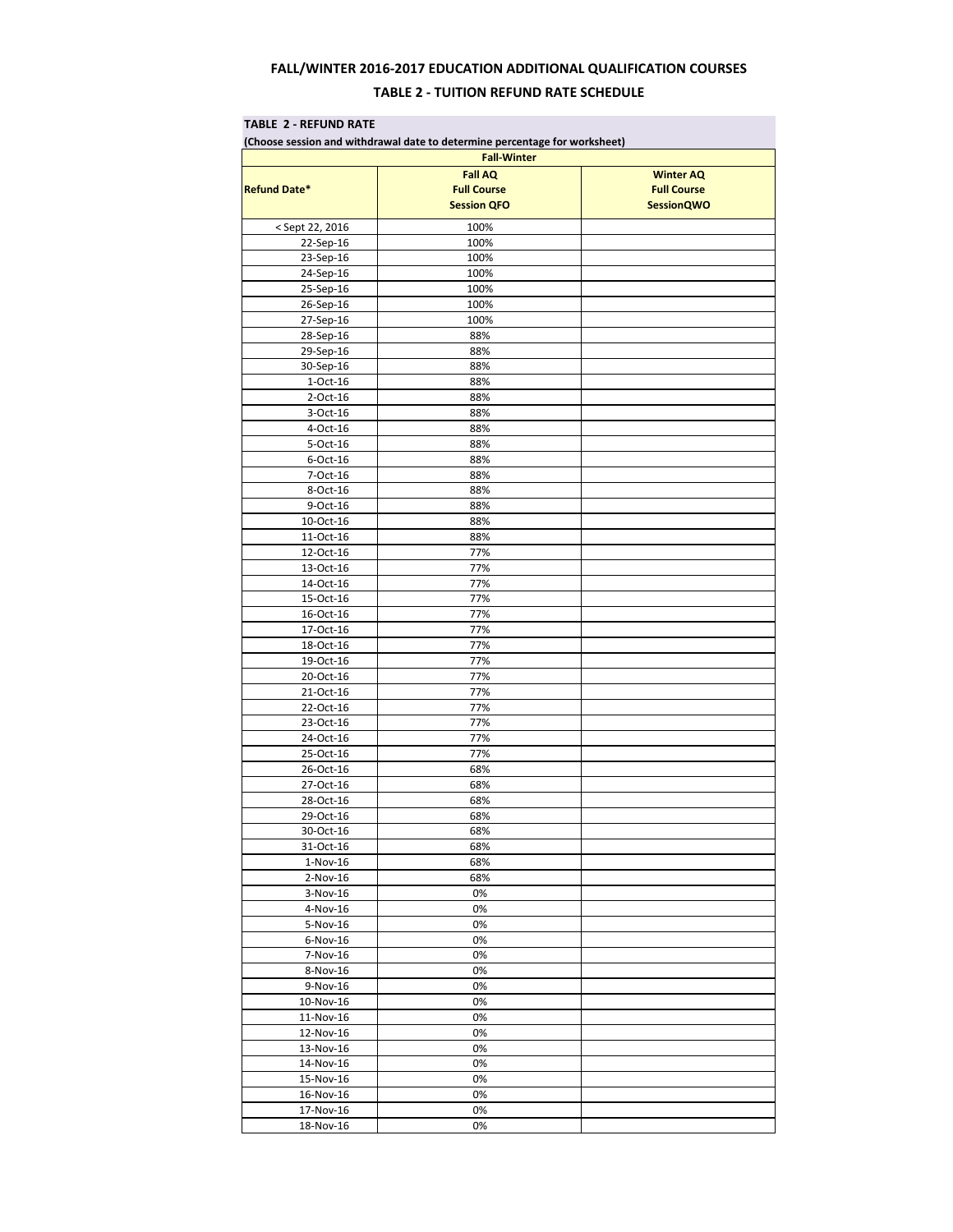# **FALL/WINTER 2016-2017 EDUCATION ADDITIONAL QUALIFICATION COURSES TABLE 2 - TUITION REFUND RATE SCHEDULE**

### **TABLE 2 - REFUND RATE**

| (Choose session and withdrawal date to determine percentage for worksheet)<br><b>Fall-Winter</b><br><b>Fall AQ</b><br><b>Winter AQ</b> |                    |                   |  |  |
|----------------------------------------------------------------------------------------------------------------------------------------|--------------------|-------------------|--|--|
|                                                                                                                                        |                    |                   |  |  |
|                                                                                                                                        | <b>Session QFO</b> | <b>SessionQWO</b> |  |  |
| 19-Nov-16                                                                                                                              | 0%                 |                   |  |  |
| 20-Nov-16                                                                                                                              | 0%                 |                   |  |  |
| 21-Nov-16                                                                                                                              | 0%                 |                   |  |  |
| 22-Nov-16                                                                                                                              | 0%                 |                   |  |  |
| 23-Nov-16                                                                                                                              | 0%                 |                   |  |  |
| 24-Nov-16                                                                                                                              | 0%                 |                   |  |  |
| 25-Nov-16                                                                                                                              | 0%                 |                   |  |  |
| 26-Nov-16                                                                                                                              | 0%                 |                   |  |  |
| 27-Nov-16                                                                                                                              | 0%                 |                   |  |  |
| 28-Nov-16                                                                                                                              | 0%                 |                   |  |  |
| 29-Nov-16                                                                                                                              | 0%                 |                   |  |  |
| 30-Nov-16                                                                                                                              | 0%                 |                   |  |  |
| 1-Dec-16                                                                                                                               | 0%                 |                   |  |  |
| $2-Dec-16$                                                                                                                             | 0%                 |                   |  |  |
| 3-Dec-16                                                                                                                               | 0%                 |                   |  |  |
| 4-Dec-16                                                                                                                               | 0%                 |                   |  |  |
| 5-Dec-16                                                                                                                               | 0%                 |                   |  |  |
| 6-Dec-16                                                                                                                               | 0%                 |                   |  |  |
| 7-Dec-16                                                                                                                               | 0%                 |                   |  |  |
| 8-Dec-16                                                                                                                               | 0%                 |                   |  |  |
| 9-Dec-16                                                                                                                               | 0%                 |                   |  |  |
| 10-Dec-16                                                                                                                              | 0%                 |                   |  |  |
| 11-Dec-16                                                                                                                              | 0%                 |                   |  |  |
| 12-Dec-16                                                                                                                              | 0%                 |                   |  |  |
| 13-Dec-16                                                                                                                              | 0%                 |                   |  |  |
| 14-Dec-16                                                                                                                              | 0%                 |                   |  |  |
| 15-Dec-16                                                                                                                              | 0%                 |                   |  |  |
| 16-Dec-16                                                                                                                              | 0%                 |                   |  |  |
| 17-Dec-16                                                                                                                              | 0%                 |                   |  |  |
| 18-Dec-16                                                                                                                              | 0%                 |                   |  |  |
| 19-Dec-16                                                                                                                              | 0%                 |                   |  |  |
| 20-Dec-16                                                                                                                              | 0%                 |                   |  |  |
| 21-Dec-16                                                                                                                              | 0%                 |                   |  |  |
| 22-Dec-16                                                                                                                              | 0%                 |                   |  |  |
| 23-Dec-16                                                                                                                              | 0%                 |                   |  |  |
| 24-Dec-16                                                                                                                              | 0%                 |                   |  |  |
| 25-Dec-16                                                                                                                              | 0%                 |                   |  |  |
| 26-Dec-16                                                                                                                              | 0%                 |                   |  |  |
| 27-Dec-16                                                                                                                              | 0%                 |                   |  |  |
| 28-Dec-16                                                                                                                              | 0%                 |                   |  |  |
| 29-Dec-16                                                                                                                              | 0%                 |                   |  |  |
| 30-Dec-16                                                                                                                              | 0%                 |                   |  |  |
| 31-Dec-16                                                                                                                              | 0%                 |                   |  |  |
| $1$ -Jan- $17$                                                                                                                         | 0%                 |                   |  |  |
| $2$ -Jan-17                                                                                                                            | 0%                 |                   |  |  |
| $3-Jan-17$                                                                                                                             | 0%                 |                   |  |  |
| $4$ -Jan-17                                                                                                                            | 0%                 |                   |  |  |
|                                                                                                                                        |                    |                   |  |  |